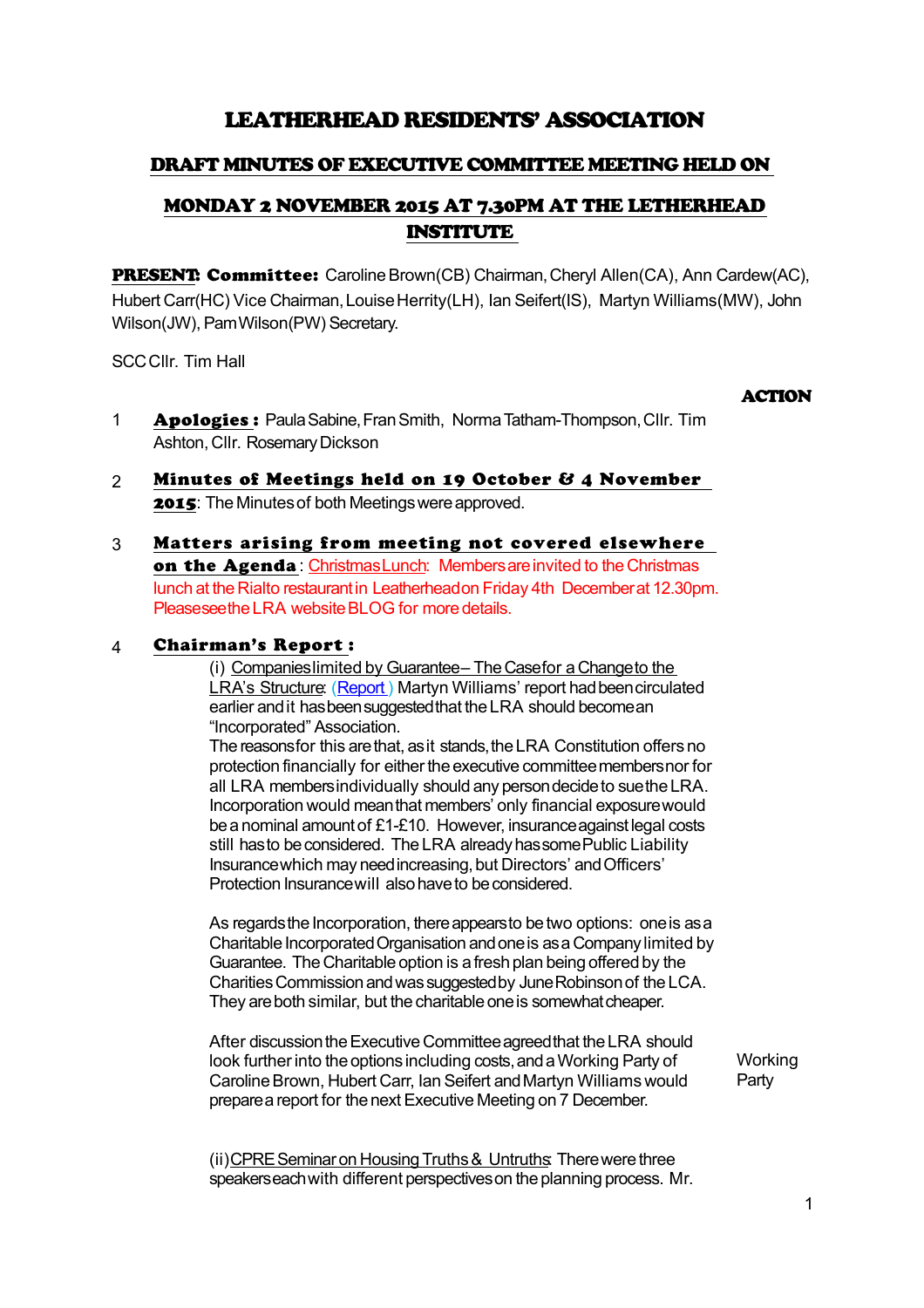Chris Robertson, Head of MV Planning, the first speaker, said MV was achieving its housing targets although he did admit that the change of offices to houses without needing Planning Permission was causing difficulty because of the lack of any requirement to provide an infrastructure contribution or to provide any social housing. He also has the task of deciding if "special circumstances" existed which would protect any area of the Green Belt.

 "Conservative MP Crispin Blunt and Liberal Democrat Councillor Ian Beardsmore highlighted the threats to Surrey's Green Belt from housing development and airport expansion. Both speakers expressed concern at decisions increasingly being taken by unrepresentative and unaccountable bodies such as the "local enterprise partnerships" which are pushing forward with economic growth at all costs and finding ways to override environmental considerations. They called for local communities to have more say in where and if development goes ahead" (CPRE Report). Perhaps Cllr Beardsmore's most cheerful contribution was to tell us that London was the least densely populated city in Europe and had enough brownfield sites to provide 500K houses for its citizens, with the result that we do not have to fear "London overspill!".

(iii) Red House Gardens/Trees After Cllr. Howard Joneshad mentioned at the last LRA meeting that the Red House Gardens were to be looked at for possible re-development, the Chairman said she had done a fairly thorough examination of the tree population in the area. She had counted 108 trees - one huge tree next to Park House and one diagonally opposite are magnificent specimens as are 16 Lime trees parallel with Station Road. These were unlikely to be felled, but during the re-design of the park about fifteen years ago, there were at least 26 Pin Oak planted and even a few pear trees. Since then the North side of Station Road car park has also had a considerable amount of planting including Mountain Ash and Maple. As a community we have spent a considerable amount of money on these trees and they have improved and enriched our pleasant green area.

Bookham and Ashtead RAs are worried about the lack of clarity surrounding the imposition of TPOs (Tree Preservation Orders) and also the impunity with which some land (or garden) owners can fell really handsome trees, often simply to entice developers. The Chairmen of these organisations and the Chairman of the LRA are meeting with certain members of MVDC to discuss these problems and Caroline Brown said she will be asking what can be done to protect some of the young, but potentially beautiful trees, in the Red House grounds from whatever danger they may fall into as a result of Transform Leatherhead.

CB

## 5 Reports from Sub-Committees :

## a) Environment: [\(Report](http://leatherheadresidents.org.uk/Reports/Environment_November_2015.pdf) )

- (i) Litter Pick 24 October: There were less volunteers this time in the concluding activity of the 2015 Anti-Litter Campaign. Cheryl Allen said that although there was less litter to pick up, they still filled 30 bags but it was felt that there was an improvement.
- (ii) Leach Grove Wood: A group called Friends of Leach Grove Wood has been formed to protect the future of the woods next to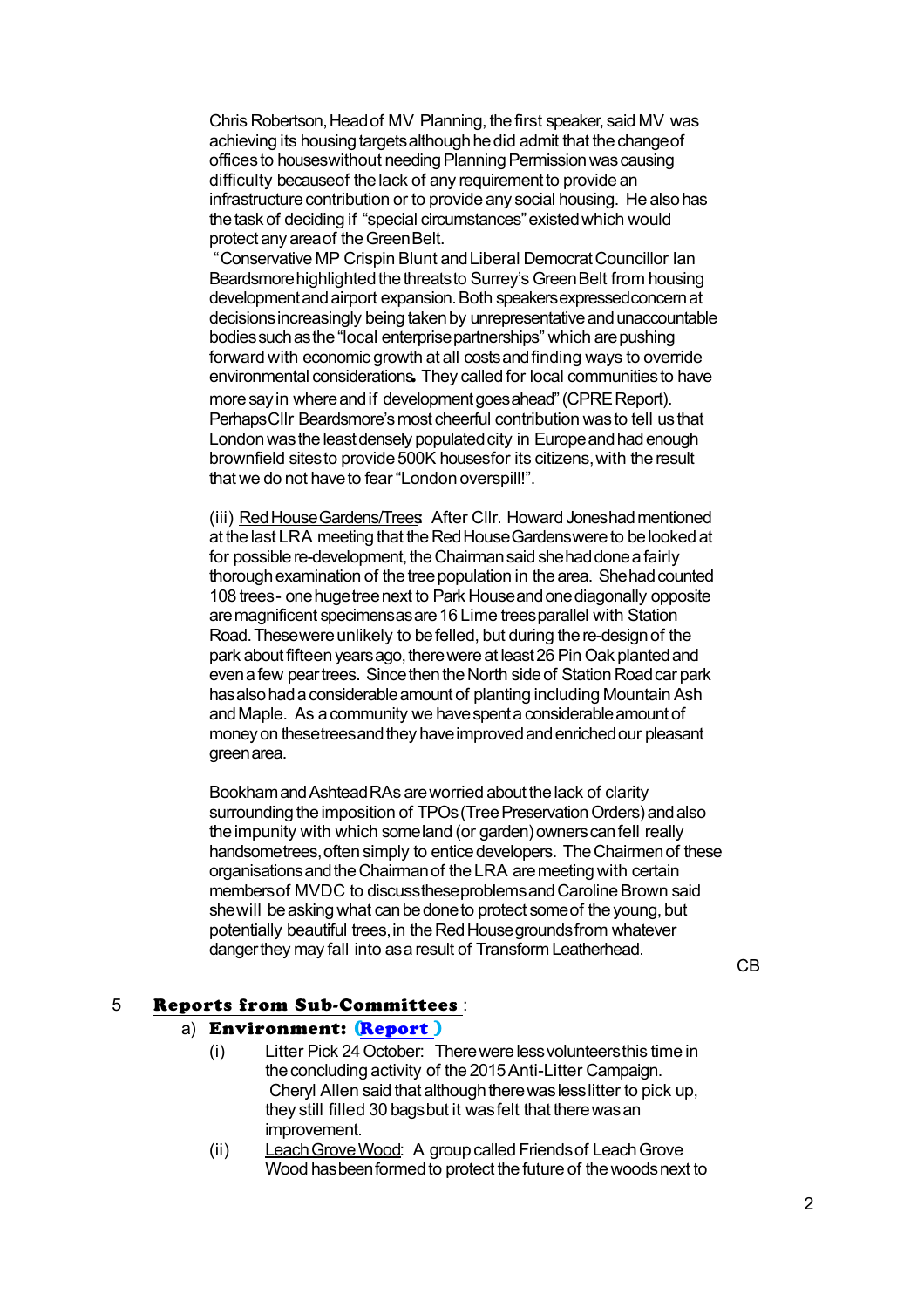Leatherhead Hospital as a Village Green and to ensure that it is maintained in a sympathetic way. Documentation has been held by Julia Jarrett who formed the Leach Grove Protection Group in the l980s. She is now leaving the area and therefore Flip Cargill (who is also leaving the area) has passed on the documentation, supporting the application for Village Green Status, to the LRA(Fran Smith) for safe keeping. This is in the event of a new Campaign starting and knowledge of the whereabouts of these papers is recorded.

(iii) Planters: MW asked how these plantings were funded and was told not by the LRA, but by money raised by the Environment Sub-Committee. It is hoped that a buyer of the florist's building will take on the responsibility for the planters. In the meantime the owner of the New Duke's Head PH has agreed to water the plants.

## (b) Forward Planning (Report):

 JW reported that the FPG would, hopefully, have copies of the Masterplanners' outline ideas presentation by mid-November. There will be a Forward Planning Meeting on the evening of Thursday 19November (location and time to be confirmed) when other members of the Executive Sub-Committee will be invited to join the FPG for an initial discussion on these statements. No firm proposal will be put out until after the public consultation in mid-January.

JW said that members of the Executive Committee, together with FPG and John Howarth, are invited to go on the walk taken previously by the Community Reference Group Members and Councillors to Addlestone, Walton on Thames and Woking on Thursday 26 November. Car transport will need to be arranged. Please contact JW if you wish to attend by **Monday 16 November** commencing at 10am and finishing mid-afternoon.

### (c) Highways :

 Tim Hall reported no news yet on the exit from the Catholic Church car park on to Copthorne Road. Garlands Road speed signs are still under discussion.

### (d) Health :

An email had been received by the Chairman from the British Heart Foundation (BHF) re the change in funding for Public Access Defibrillators (PADs). Thanks to a large grant from the Department of Health, the BHF as from 1 October has greatly improved the funding opportunities for communities to install PADs. The details of the new funding options can be seen on the link [https://www.bhf.org.uk/heart](https://www.bhf.org.uk/heart-health/nation-of-lifesavers/about-defibrillators/apply-for-a-defibrillator-in-england)[health/nation-of-lifesavers/about-defibrillators/apply-for-a-defibrillator-in](https://www.bhf.org.uk/heart-health/nation-of-lifesavers/about-defibrillators/apply-for-a-defibrillator-in-england)[england;](https://www.bhf.org.uk/heart-health/nation-of-lifesavers/about-defibrillators/apply-for-a-defibrillator-in-england) Discussion took place on where these PADs were situated in Leatherhead, how they worked and other potential locations. PW to send the information to the Swan Centre Manager.

## (e) Membership & Publicity :

(i) Website: CB reported that the website is being re-designed by John Bleakley with members of the Executive Committee. It is hoped that this will be ready early in the New Year.

 (ii) New Membership Form: CB has been working on a new Renewal of Membership form which will include the new subscriptions, a note about Data Protection re members' email addressesand insurance cover. MW suggested that instead of the LRA's objectives, a list of LRA

EXEC.

TH

b/f NY

PW

CB